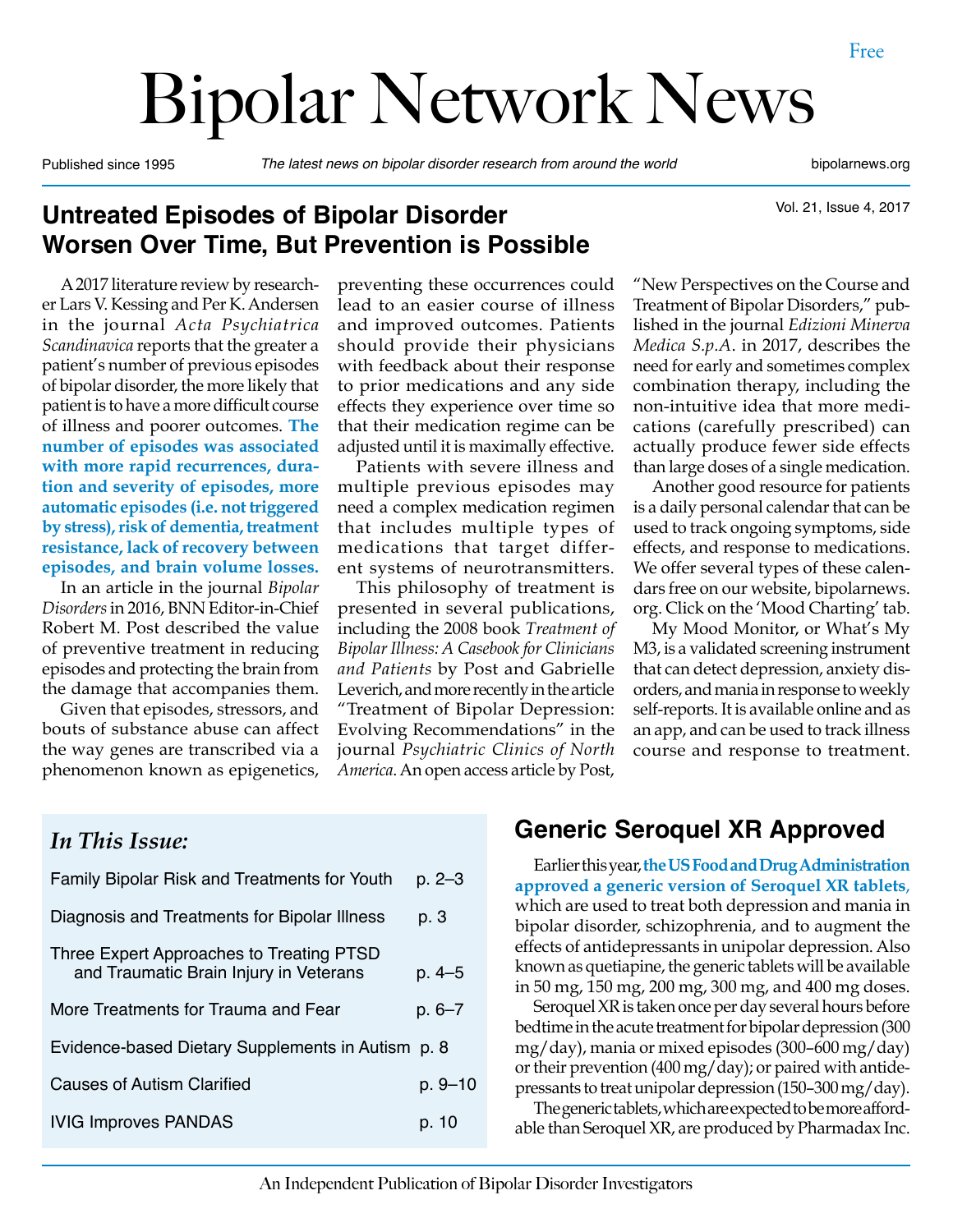# **Offspring of Bipolar Parents Have More Psychiatric Illness**

A 2017 study from the Czech Republic found that children and adolescents with at least one parent with bipolar disorder had much higher lifetime rates of mood and anxiety disorders than their peers who did not have a parent with bipolar disorder. The offspring of bipolar parents also had lower quality of life, less social support, poorer selfperception, poorer relationships with their peers and parents, and more difficult home lives than those whose parents did not have bipolar disorder.

#### Bipolar Network News bipolarnews.org

**Editor-in-Chief**: Robert M. Post, MD **Managing Editor**: Moira McCauley

The *BNN* is published 4–6 times a year by investigators working with patients with bipolar disorder to better understand the long-term course of illness. The newsletter is available free of charge to all who request it.

Although the editors of the *BNN* have made every effort to report accurate information, much of the work detailed here is in abstract or pre-publication form, and therefore cannot be taken as verified data. The *BNN* can thus assume no liability for errors of fact or omission, or lack of balance. Patients should consult with their physicians, and physicians with the published literature, before making any treatment decisions based on information given in this issue or in any issue of the *BNN*.

Dr. Post has consulted on behalf of drug companies including Abbott, Astra Zeneca, Bristol-Myers Squibb, Glaxo-SmithKline, Jansen, and Pfizer.

The opinions expressed in the BNN are solely those of Dr. Post, and do not represent the views of any scientific entity or foundation.

Send any comments or suggestions to: mccauleybcn@gmail.com

**BNN** 5415 W. Cedar Lane Suite 201B Bethesda, MD 20814

To subscribe or unsubscribe, see our website or email us at:

**info@bipolarnews.org**.

Note that we do not accept requests to subscribe friends or family members. Please have them contact us directly.

The study by Michal Goetz and colleagues in the *Journal of Child and Adolescent Psychopharmacology*  reported that 86% of the children of bipolar parents would be diagnosed with a psychiatric disorder in their lifetime. Similarly, David Axelson and colleagues from the Pittsburgh Bipolar Offspring Study reported in the *American Journal of Psychiatry* in 2015 that 74.2% of children with a parent with bipolar disorder would receive a lifetime psychiatric diagnosis, and a 2006 study by Myrna M. Weissman in the *American Journal of Psychiatry* found that the offspring of a unipolar depressed parent were three times more likely to have a psychiatric illness than offspring of nondepressed parents over 20 years of follow-up. Another study by this editor (Robert M. Post) and colleagues in the Bipolar Collaborative Network published in the *Journal of Affective Disorders* in 2016 found that a third of children at high risk due to a parent's bipolar diagnosis would go on to have a psychiatric illness.

The Goetz study included a total of 86 participants between the ages of 7 and 18. Half had a parent with bipolar disorder and half did not. One limitation of the study was its recruitment procedure. Parents with bipolar disorder who enrolled their children in the study may have done so out of concern for their offspring's mental health, increasing illness rates in the group with bipolar parents. Researchers were also aware of parents' diagnoses, which may have affected their ratings of the young people's symptoms. Despite these limitations, the study and its predecessors still suggest that psychiatric illness in a parent puts children at very high risk for a psychiatric illness themselves and can affect their wellbeing in a variety of ways.

**Goetz and colleagues suggest that there is a need for proactive and complex care of families with psychiatric illness. They suggest that good communication is needed between adult and youth psychiatric services, with physicians who treat adults with bipolar disorder inquiring about those patients' children and referring them to specialized psychiatric services for youth.**

*Editor's Note: I not only endorse the conclusions of Goetz and colleagues, but would further recommend that parents with a diagnosis of bipolar disorder or unipolar depression discuss their children's mood and behavior with their own psychiatrists and the children's primary care physicians.*

*Parents of children aged 2 to 12 may enroll in our own Child Network, a secure online portal where they can record weekly ratings of their children's symptoms and share these with their physicians. (For more information, see page 11 or visit our website bipolarnews. org and click on the Child Network tab.)*

*There are many effective psychotherapeutic interventions for children with anxiety and mood disorders that should be sought for a child with symptoms that impair his or her functioning. Two evidence-based treatments are Family Focused Therapy, which incorporates family members into treatment so that they better understand the illness and can be supportive of the affected child, and cognitive behavioral therapy, in which negative patterns of thoughts and behaviors are challenged and patients are taught more effective problem-solving skills. When childhood psychiatric illness is recognized and treated appropriately, the results are often excellent, and it is possible that heading off the illness early may even prevent the development of more severe illness later in the child's life.*

# **bipolarnews.org**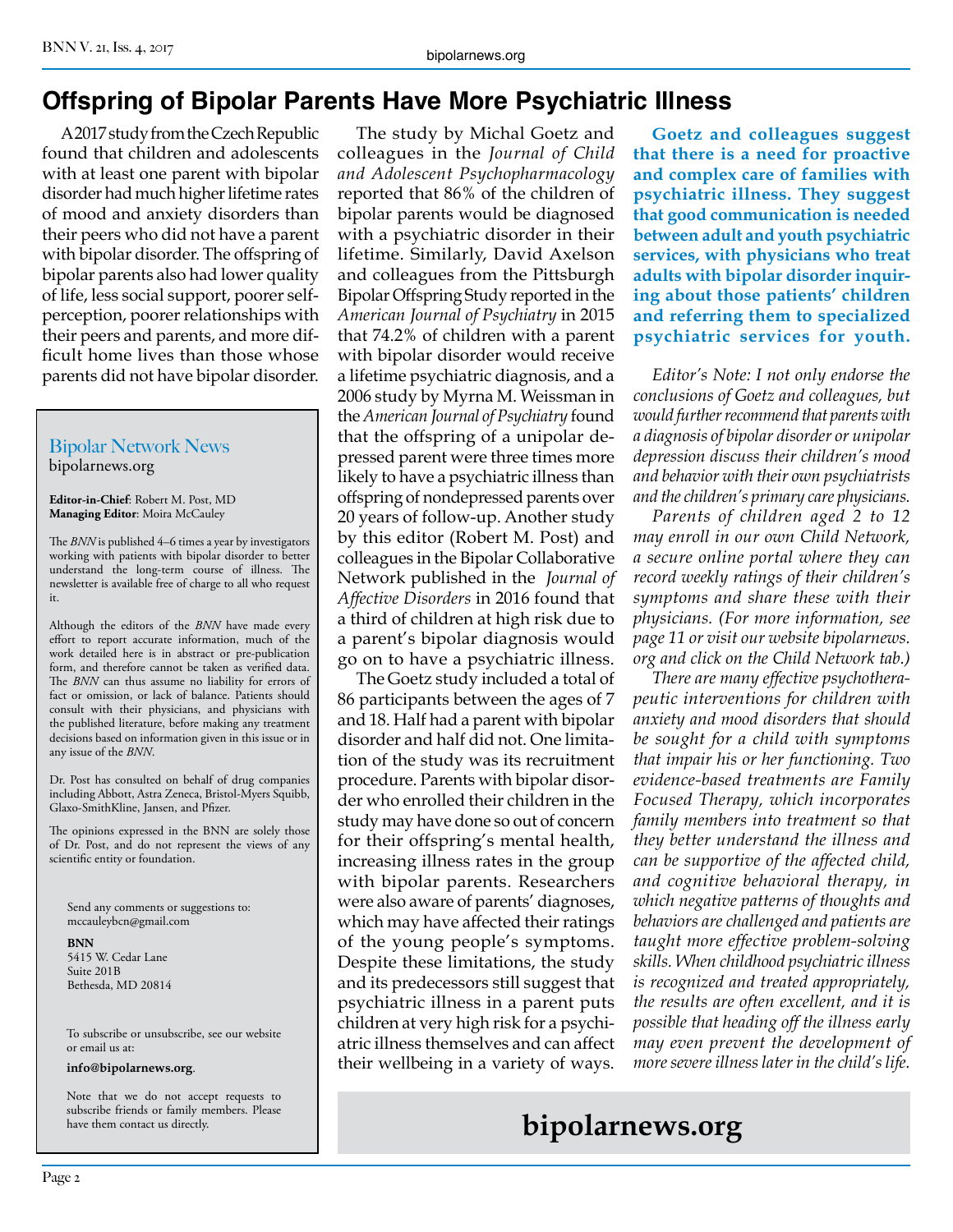#### **Evidence-Based Psychotherapies for Young Children**

As many as 7–10% of children under the age of 5 have mood or behavioral problems, and this risk is even higher when a parent has a mood disorder. However, many families are not able to access treatment for these children due to their location, a lack of providers, or insurance problems.

A 2016 article by Mary Margaret Gleason and colleagues in the journal *Technical Report in Pediatrics* summarizes psychotherapeutic treatments for children that are supported with rigorous evidence. Some of these include infant-parent psychotherapy, video feedback for positive parenting, attachment biobehavioral catch-up (or ABC, in which caregivers are taught to re-interpret the signals of

children who previously experienced maltreatment, providing nurturing in response), parent-child interaction therapy, and programs that combine parenting support with illness prevention, such as the Incredible Years series (for behavioral difficulties), the New Forest Programme (for attention-deficit hyperactivity disorder or ADHD), and Helping the Noncompliant Child (for oppositional behavior).

**Gleason and colleagues suggest that pediatricians should take the lead in assessing young children and recommending appropriate psychotherapeutic approaches.**

One resource available to parents is our own Child Network. It consists of an online portal where parents can provide weekly ratings of their children's symptoms. These can be provided to the child's physician to facilitate diagnosis and to clinicians to more effectively evaluate the results of treatment. The data provided to the Child Network will in turn help us understand how children are being treated in the community. To learn more or join the network, visit our website bipolarnews.org and click on the tab for Child Network. There a few initial forms to fill out, but the weekly rating process is quick and can provide a great picture of a child's wellbeing over time, including evaluating the effectiveness of any treatments.

## **Brain Scans Differentiate Suicidal from Non-Suicidal Patients with Bipolar Disorder**

People with bipolar disorder are at high risk for suicidal behavior beginning in adolescence and young adulthood. A 2017 study by Jennifer A. Y. Johnston and colleagues in the *American Journal of Psychiatry* uses several brain-scanning techniques to identify neurobiological features associated with suicidal behavior in people with bipolar disorder compared to people with bipolar disorder who have never attempted suicide. Clarifying which neural systems are involved in suicidal behavior may allow for better prevention efforts.

The study included 26 participants who had attempted suicide and 42 who had not. Johnston and colleagues used structural, diffusion tensor, and functional magnetic resonance imaging (MRI) techniques to identify differences in the brains of attempters and non-attempters.

**Compared to those who had never attempted suicide, those who had exhibited reductions in gray matter volume in the orbitofrontal cortex, hippocampus, and cerebellum.** They also had reduced white matter integrity in the uncinate fasciculus, ventral frontal, and right cerebellum regions. In addition, attempters had reduced functional connectivity between the amygdala and the left ventral and right rostral prefrontal cortex. Better right rostral prefrontal connectivity was associated with less suicidal ideation, while better connectivity of the left ventral prefrontal area was linked to less lethal suicide attempts.

#### **Deep TMS May Improve Treatment-Resistant Bipolar Depression**

Deep transcranial magnetic stimulation (dTMS) is a non-invasive treatment that has been shown to be effective in unipolar depression. It consists of a helmet fitted to the head, which uses magnetic coils to create an electric field in a desired brain region.

A 2017 double-blind randomized study by Diego F. Taveres and colleagues in the journal *Neuropsychopharmacology* found that **20 sessions of dTMS targeting the left dorsolateral prefrontal cortex produced greater improvement in bipolar depression over 4 weeks of treatment than the same number of sham sessions in which participants wore a helmet that delivered similar sounds and scalp sensations without the electrical effects to the brain.** The participants had treatment-resistant bipolar depression that was being treated with medication.

However, dTMS' effects were not significantly different from those of the sham over four additional weeks of follow-up, nor were remission rates significantly different across the two groups. Out of 50 participants, seven dropped out of the study—two from the sham group, and five from the active dTMS group. But there were no occasions on which a participant switched into mania following treatment.

This study suggests that dTMS has the potential to more rapidly improve treatment-resistant bipolar depression as well as unipolar depression.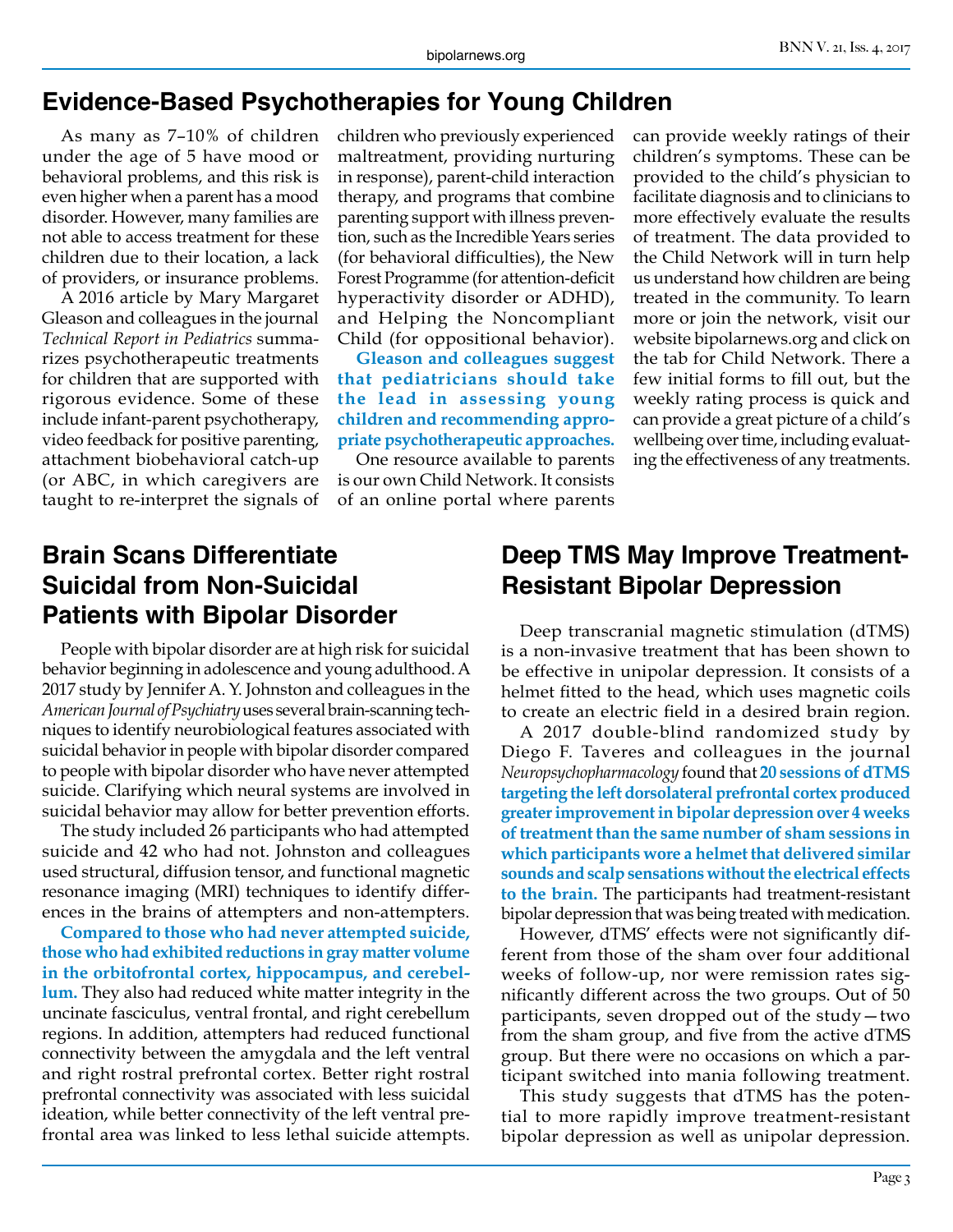# **Three Experts' Different Approaches to Treating PTSD in Veterans**

In the *BNN* we have previously described some experts' preferred treatment algorithms for patients with treatment-resistant post-traumatic stress disorder (PTSD), which is often complicated by traumatic brain injury (TBI). In this article, we update and expand upon these expert views.

David Bakish has worked as Medical Director at the Ottawa Psychopharmacology Clinic and is a former professor of psychiatry at the University of Ottawa in Ottawa, Ontario. In addition, he works with the Canadian military seeing patients with PTSD, substance abuse, and traumatic brain injuries. He uses a symptom-driven approach to PTSD, including 6 to 7 targeted medications added in sequence.

Albert Sattin is a professor of psychiatry and biobehavioral sciences at UCLA, belongs to their Brain Research Institute, and is affiliated with both the Ronald Reagan UCLA Medical Center and the Veterans Affairs Greater Los Angeles Healthcare System. He prefers to treat PTSD with a three-part combination of the blood pressure–lowering drug prazosin, a selective serotonin reuptake inhibitor (SSRI) antidepressant, and the atypical antidepressant mirtazapine.

Murray Raskind pioneered placebocontrolled studies of prazosin for PTSD and served as director of the Veterans Affairs Puget Sound Health Care System Mental Health Service, in addition to serving in the Department of Psychiatry and Behavioral Sciences at the University of Washington School of Medicine. Raskind's approach to PTSD includes prazosin, the tricyclic antidepressant amitriptyline, and if needed for sleep, the sedative zolpidem.

Only SSRIs are approved by the US Food and Drug Administration (FDA) for the treatment of PTSD, but these on their own are rarely sufficient to handle the insomnia and other symptoms that accompany PTSD. Exposure therapy, in which patients are gradually led to approach trauma-related memories, feelings, and situations they previously avoided, is the most recommended type of therapy, but it too is often insufficient to treat all the complexities of the illness.

#### **Bakish's Approach**

As of early 2014, Bakish's preferred regimen for patients with severe PTSD and traumatic brain injury began with **levetiracetam** (Keppra) to improve sleep and cognition. If needed, he also added trazodone for better sleep. Second, for mood, Bakish would add **desvenlafaxine** (Pristique) because it causes fewer interactions with other drugs than venlafaxine. Third, for mood, energy, cognition, and smoking cessation, Bakish recommends **bupropion** (Wellbutrin). Fourth, for alcohol and drug abuse and anger attacks, he would add **topiramate** (Topamax) to the regimen. Fifth, for depression, anxiety, and irritability, and particularly if topiramate caused cognitive dysfunction, Bakish would add **lamotrigine** (Lamictall). Sixth, patients with paranoia would be prescribed an atypical antipsychotic such as **aripiprazole** (Abilify). Lastly, patients with mood instability would be prescribed **lithium** (which can also provide neuroprotection, anti-suicide effects, and overall health benefits).

By carefully and sequentially adding each of these medications at low doses and titrating the doses slowly upward while remaining below each patient's threshold for side effects, Bakish found that this complex combination treatment was well tolerated by patients and regularly brought about excellent response, often including symptom remission and good cognitive function after 3 to 4 months in highly impaired Canadian special forces soldiers. (See more details of his dosing strategy in the original article in the BNN at bipolarnews.org.)

Sattin's key insight (discussed with this editor in late 2015) is that **prazosin should be administered three times a day because of its short half-life.** This allows for the treatment of daytime as well as sleep-related PTSD symptoms. Sattin has patients choose one of three different schedules: 6am/2pm/10pm, 7am/3pm/11pm, or 8am/4pm/12am. Prazosin comes in 1 mg, 2 mg, and 5 mg tablets, but patients must begin by taking the 1 mg doses to reduce the risk of orthostatic hypotension (low blood pressure upon standing up). The dose is slowly increased as tolerated and as needed for symptom improvement. For patients with elevated blood pressure at baseline, which Raskind has shown is a predictor of good response to prazosin, **Sattin starts his sequence with prazosin, and then follows with an SSRI and mirtazapine (Remeron).**

For patients without elevated blood pressure at baseline, Sattin begins by prescribing one of the two selective serotonin reuptake inhibitors (SSRIs) approved by the FDA for use in PTSD—sertraline (Zoloft) or paroxetine (Paxil)—and then adds mirtazapine if necessary, which additionally targets the insomnia typically associated with PTSD. If these patients still remain symptomatic, Sattin then adds prazosin to their regimen.

## **Raskind's Approach**

Raskind's approach, which he shared with this editor in late 2016, resembles Sattin's more closely than Bakish's. Raskind recommends beginning with **prazosin** with the triple goal of improving PTSD symptoms and nightmares, preventing migraines, and helping patients avoid alcohol. Raskind then suggests adding **amitriptyline** (Elavil) for its ability to treat depression and sleep disturbance, its anti-pain effects, and its prevention of migraines. Lastly, Raskind adds **zolpidem** (Ambien) if needed for continued insomnia.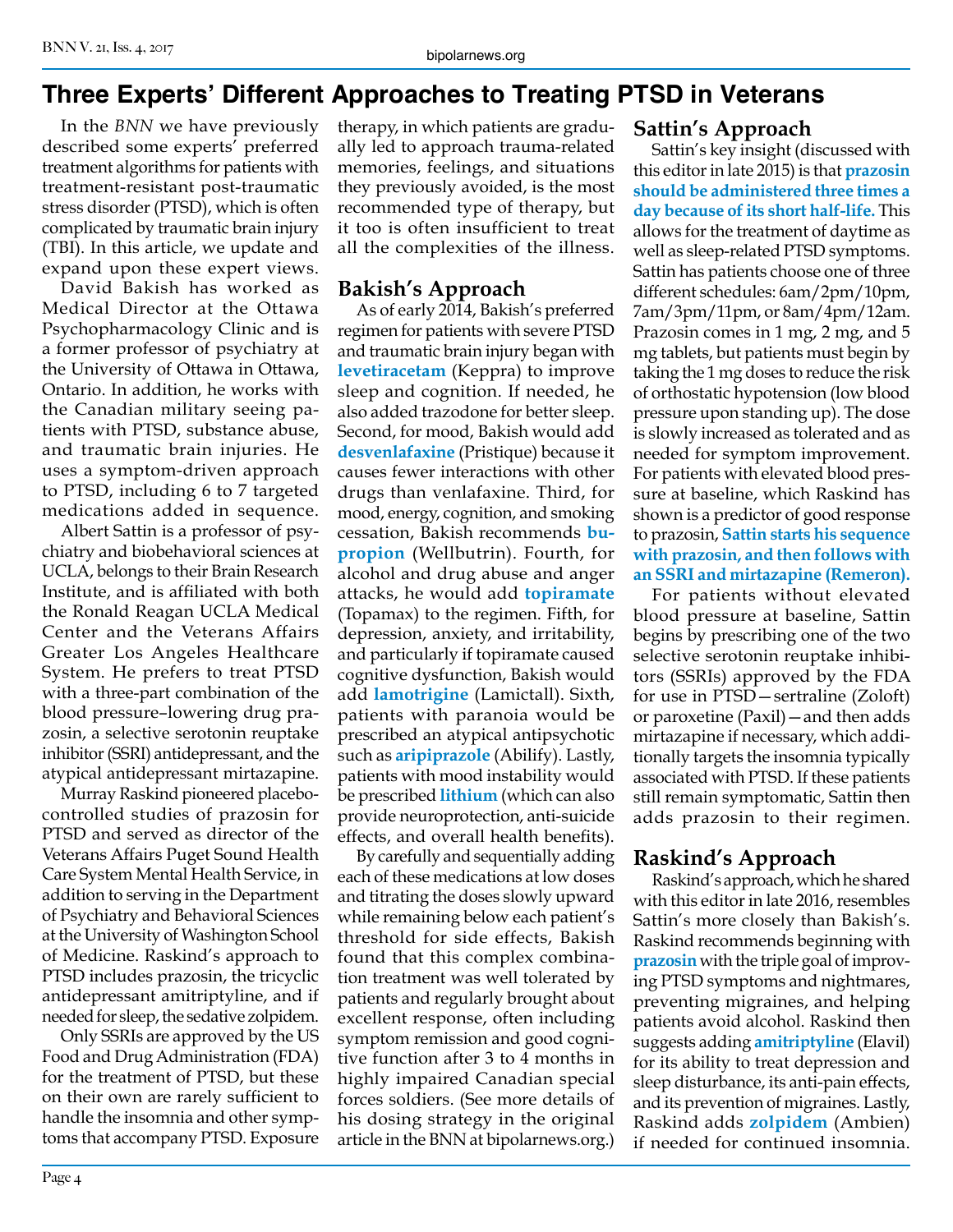#### **More Approaches to PTSD in Veterans, Continued**

#### **Additional Options**

To add to this diversity of opinion, this editor would also suggest consideration of a few other treatments. **N-acetylcysteine** (NAC) can improve depression and obsessive ruminations as well as decreasing cravings for substances such as alcohol, tobacco, cocaine, and marijuana. Dosage can begin at 500/600 mg twice daily and be increased to 1000/1200 mg twice daily. A recent study by Susie E. Back and colleagues (see page 7) reported success using NAC to treat combined PTSD and substance abuse.

**Neuropsychological approaches**  such as those that make use of the memory reconsolidation window also deserve further consideration. See page 6 for more details on these approaches. This therapy has some similarities to processes used in Eye Movement Desensitization and Reprocessing (EMDR) therapy, also used for trauma.

**Vagal nerve stimulation,** consisting of a pacemaker-like device implanted under the skin in the chest that delivers regular, mild electrical pulses to the brain via the left vagus nerve, can enhance extinction learning such as eliminating a fear response that is no longer appropriate to a patient's current environment.

The histone deacetylase inhibitor **valproate** has also been shown to enhance extinction learning in animals, by increasing an allele of brain-derived neurotrophic factor (BDNF) that is important for extinction learning.

There is some literature that suggests that anticonvulsants such as **carbamazepine and valproate** could be used to improve sleep and reduce flashbacks in PTSD. This requires further study.

Intravenous **ketamine** has also been found to improve treatment-resistant PTSD.

A wealth of data now supports the finding that patients with PTSD have increased inflammatory markers (such as CRP, Il-1, Il-6, and TNF alpha). How best to approach these abnormalities from a treatment perspective remains to be studied.

*Editor's Note: There is a vast array of treatment options (almost none of which are FDA-approved) for patients with difficultto-treat PTSD, which is often complicated by traumatic brain injury. How best to choose among them and in what order to introduce them in a given patient is a bit of a mystery. Traditional placebo-controlled studies of single medications are not likely to be clinically helpful in determining the appropriate sequence of* 

*available treatments. Making patients aware of the multiple options and the diversity of opinions about treatment of PTSD might be a good place to start, and could give hope to patients who might believe they are untreatable. Using a series of targeted medications that are likely to improve specific aspects of the illness may be necessary. The sleep disturbances that accompany PTSD, while addressed differently by the three experts above, are a key element to* 

*SSRIs for PTSD typically do not help* 

*much with this difficult symptom. Perhaps the single most important thing is to let patients know that their physician will continue to work intensively with them using sequential treatments until good results are achieved. It is also important to convey that the use of multiple medications, virtually all of which may be off-label, will likely be necessary. With complex combination therapy like the expert approaches described above, it* 

to work intensively with them using sequential treatments until good results are achieved. It is also important to convey that the use of multiple medications, virtually all of which may be off-label, will likely be necessary. *treat, especially since the FDA-approved* 

important thing is to let

patients with PTSD know that

their physician will continue

*is crucial that patients provide detailed and systematic feedback about any side effects they may experience and the impact of each drug on the targeted symptoms at each point in the treatment sequence. This allows the additions and combinations of drugs to be optimized for each individual.* 

*Monitoring symptoms, treatment response, and side effects can be done using resources such as MyMoodMonitor/What's My M3?, a website and app that covers depression, anxiety, PTSD symptoms, alcohol and drug use, and suicidal ideation. Making daily ratings of mood, sleep, medi-*

Perhaps the single most *nightmares, etc. using cations, side effects, anxiety, flashbacks, a personal calendar such as those available for free on our website (bipolarnews. org, click on the tab for Mood Charting) would also be valuable.*

*There is a moderately high incidence of PTSD and head trauma in patients with bipolar disorder, and approaching bipolar mood instability and PTSD symptoms at the same time is typically necessary.*

*Finally, patients must remember that treatment decisions should be based on discussions with their treating physicians.* 

*The BNN provides often preliminary or in some cases anecdotal information about drugs (such as the three expert opinions above). Only a treating physician is qualified to decide whether a given treatment would be appropriate for a given patient. The actions of physicians and therapists must be based on their own judgment, expertise, and review of the published literature rather than our reports here.*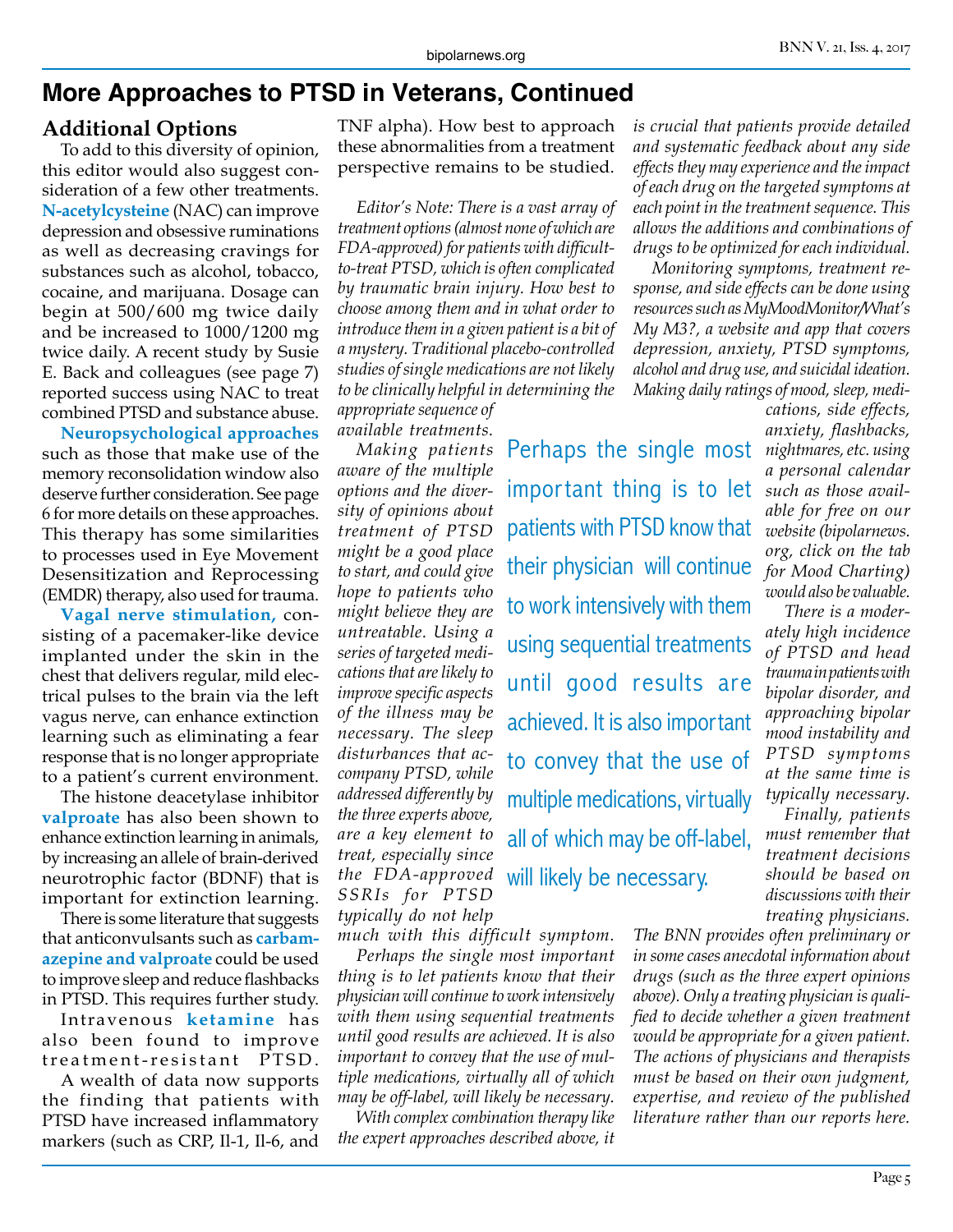#### **Revising Traumatic Memories in the Reconsolidation Window**

We have previously described in the BNN how therapies can take advantage of the memory reconsolidation window to reduce the power of traumatic memories. **Five minutes to one hour following active emotional recall of a traumatic event, a 'window' opens during which therapies can revise or extinguish the traumatic memory.** A 2017 article by our Editorin-Chief Robert M. Post and Robert Kegan in the journal *Psychiatric Research*  describes how the reconsolidation window could theoretically be used to prevent recurring depressive episodes.

The theory is based on the idea that depressive episodes initially stem from stressors, but eventually become ingrained in the brain's habit memory system. Cognitive behavioral therapy during the memory reconsolidation window might be a good way to disrupt these habit memories.

The memory reconsolidation window has already been used successfully to reduce traumatic memories and even to reduce heroin and cocaine cravings in addiction. The idea in changing traumatic memories, in the words of researcher Göran Högberg in a 2011 article in the journal *Psychology Research in Behavior Management*, is to "change a reliving intruding memory into a more distant episodic memory." Post and Kegan suggest that work in depression would have a similar goal, to rework the triggering experience and render the depressive experience "less harsh, severe, [and] self-defeating (guilt-inducing)."

In exploring this new therapeutic approach, Post and Kegan suggest that it might be best to begin with patients whose depressive episodes are triggered by stressors.

The patient would be encouraged to recall the memory of the particular stressor and any emotions related to it. Then they would be prompted to reframe the memory, either by recognizing adaptive aspects of their response, focusing on their youth at

the time of the stressor in the case of childhood memories, addressing any guilt the patient may feel, or other techniques used in trauma therapy. Evoking positive feelings during this period via relaxation exercises would be another useful practice.

In addition to targeting stressors that precede depression, the stress of the depressive experience itself could be a target of reframing during the reconsolidation window.

Questions remain, such as whether to target early or more recent memories, and whether this technique would be as useful in reducing manic episodes. Patient characteristics might also affect the success of this type of therapeutic intervention.

Post and Kegan also address how the therapy might be used in different stages of illness, and how it might be combined with other therapies, such as medications or procedures such as repeated transcranial magnetic stimulation (rTMS).

# **Antibiotic Doxycycline May Block PTSD Symptoms**

A 2017 proof-of-concept study suggests that the antibiotic doxycycline can block the formation of negative thoughts and fear memories, perhaps offering a new way to treat or prevent post-traumatic stress disorder (PTSD).

In the study by Dominik R. Bach in the journal *Molecular Psychiatry*, healthy adults who received doxycycline had a lower fear response to fearful stimuli compared to healthy adults who received a placebo. The 76 participants received either doxycycline or placebo and then were taught to associate a color with an electric shock. Later, they were exposed to the color accompanied by a loud sound (but no shock), and

their startle response was measured by tracking eye blinks, an instinctive response to sudden threats. Bach and colleagues found that **the fear response was 60% lower in those participants who received doxycycline, suggesting that the antibiotic disrupted the fear memory linking the color to a threat.**

The theory is based on evidence that doxycycline can inhibit metalloproteinase enzymes, which are involved in memory formation.

While in the study doxycycline was delivered before the fearful event occurred, there is hope that the antibiotic could also do some good after the fact. There is growing evidence that

actively recalling a traumatic event can open a 'memory reconsolidation window' during which emotions associated with that event are open to change. Bach and colleagues hope to follow up with studies involving this reconsolidation window.

Another line of research is exploring how pain medications may reduce the emotional power of traumatic memories, because intense pain strengthens memory consolidation. See page 7 (above right) for a description of how the potent steroid dexamethonine can increase the effectiveness of memory extinction in people with PTSD.

Catch up on articles, change your subscription, and more: **bipolarnews.org**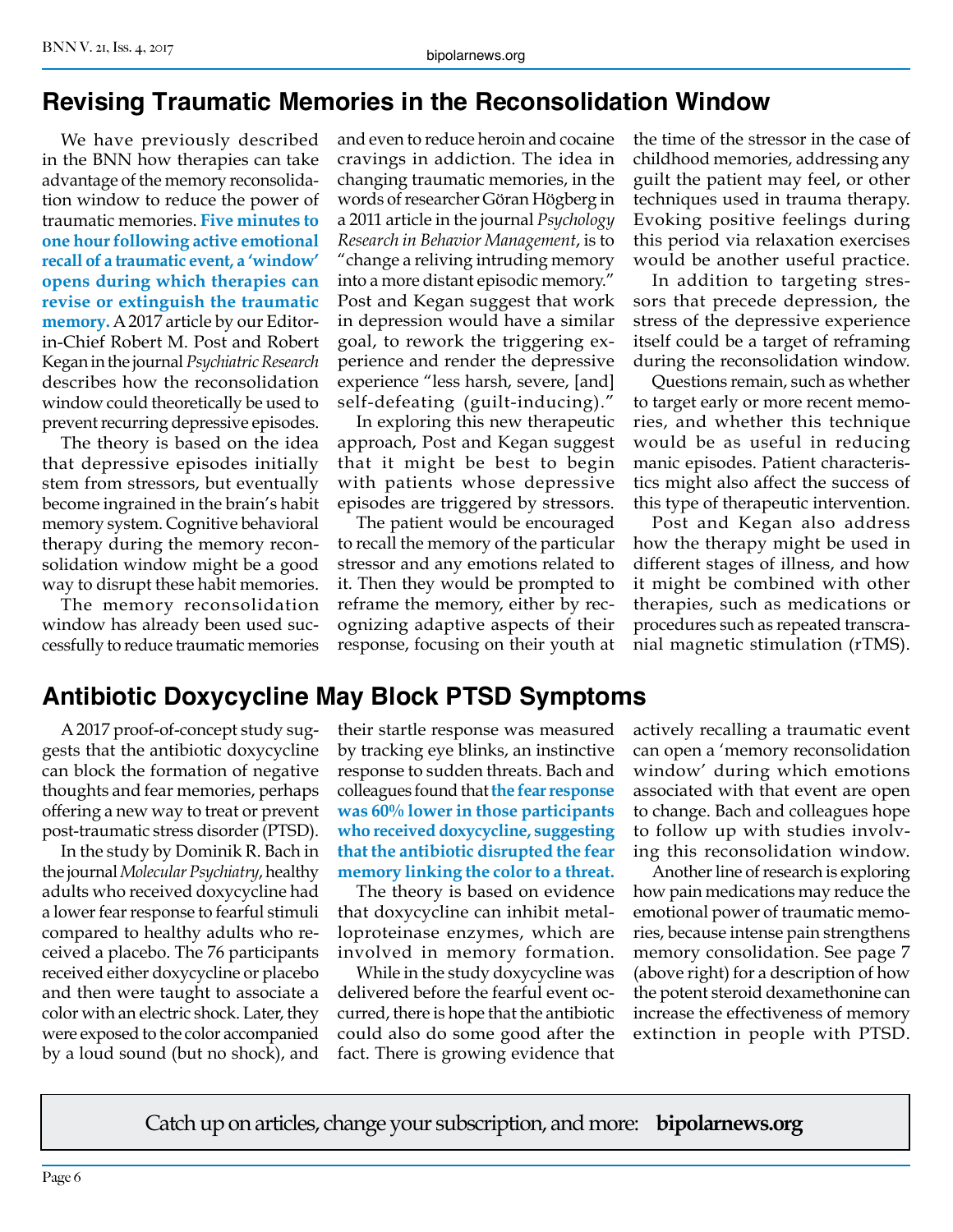#### **Steroid Dexamethasone Facilitates Fear Extinction**

A 2017 article by Vasiliki Michopoulos and colleagues in the journal *Psychoendocrinology* reports that the potent steroid dexamethasone reduced the fear-potentiated startle response in patients with post-traumatic stress disorder (PTSD) but not in healthy controls. Dexamethasone acts on glucocorticoid receptors to suppress the body's secretion of cortisol.

In the study, participants both with and without PTSD were taught to associate a picture of a blue square or a purple triangle with an uncomfortable short blast of air to the larynx (voicebox) and a loud burst of broadband noise in the participants' headphones.

Some participants were given a placebo the night before the study, while others received a 0.5 mg dose

#### **Different Types of Trauma Affect Brain Volume Differently**

Post-traumatic stress disorder (PTSD) has been associated with decreased volume of gray matter in the cortex. Research by Linghui Meng and colleagues has revealed that the specific types of trauma that precede PTSD affect gray matter volume differently.

At the 2016 meeting of the Society for Neuroscience, Meng reported that PTSD from accidents, natural disasters, and combat led to different patterns of gray matter loss. PTSD from accidents was associated with gray matter reductions in the bilateral anterior cingulate cortex (ACC) and medial prefrontal cortex (mPFC). PTSD from natural disasters was linked to gray matter reductions in the mPFC and ACC, plus the amygdala and left hippocampus. PTSD from combat reduced gray matter volume in the left striatum, the left insula, and the left middle temporal gyrus.

Meng and colleagues also found that severity of PTSD was linked to the severity of gray matter reductions in the bilateral ACC and the mPFC.

In a 2016 article in the journal *Scientific Reports*, Meng and colleagues reported that **single-incident traumas were associated with gray matter loss in the bilateral mPFC, the ACC, insula, striatum, left hippocampus, and the amygdala, while prolonged or recurrent traumas were linked to gray matter loss in the left insula, striatum, amygdala, and middle temporal gyrus.**

of dexamethasone. Those who received dexamethasone the night before the study acquired a startle response to the blue square or purple triangle as much as other participants.

People without PTSD were easily able to eliminate their fear of the visual symbol when it was no longer linked to the noise and the blast of air, regardless of whether they had taken dexamethasone. However, among those with PTSD, only those who received dexamethasone were able to eliminate this fear-potentiated startle response and properly discriminate between safe and unsafe signals. People with PTSD who received the placebo maintained the fearful response to the blue square or purple triangle and startled in response to safe symbols.

People with PTSD may have difficulty learning to inhibit their fearful responses to stimuli that are no longer dangerous. In this study, **the patients with PTSD continued to startle even after repeated presentations of the visual symbol without any accompanying air blast, while the controls showed excellent extinction of the response. After dexamethasone, but not placebo, patients with PTSD were just as successful in extinguishing the fear potentiated startle response as the controls.** The authors conclude that dexamethasone could help facilitate extinction-based interventions used in PTSD, such as exposure therapy delivered during cognitive behavioral therapy or virtual reality exposure therapy.

#### **Successful Trial of N-Acetylcysteine for Veterans with PTSD and Substance Abuse**

The antioxidant N-acetylcysteine (NAC) can improve a number of habit-related conditions, such as substance use disorders, gambling, and compulsive hair-pulling. It also aids in the treatment of depression and obsessive-compulsive disorder (OCD). A 2016 study by Susie E. Back and colleagues in the *Journal of Clinical Psychiatry* found that NAC can also improve symptoms of post-traumatic stress disorder (PTSD) in veterans who also had substance use disorders.

In the pilot study of 35 veterans, participants were randomized to receive an 8-week course of NAC (2,400 mg/day) or placebo, plus cognitive-behavioral therapy targeting their substance use disorder. PTSD and substance use disorders have some overlapping neurobiological features, such as impaired prefrontal cortex regulation of basal ganglia circuitry.

**At the end of the 8-week trial, those veterans who received NAC showed improvement in PTSD symptoms, substance cravings, and depression compared to those who received placebo.** Substance use was similar and low among both groups. Side effects were minimal.

*Continued on Page 10*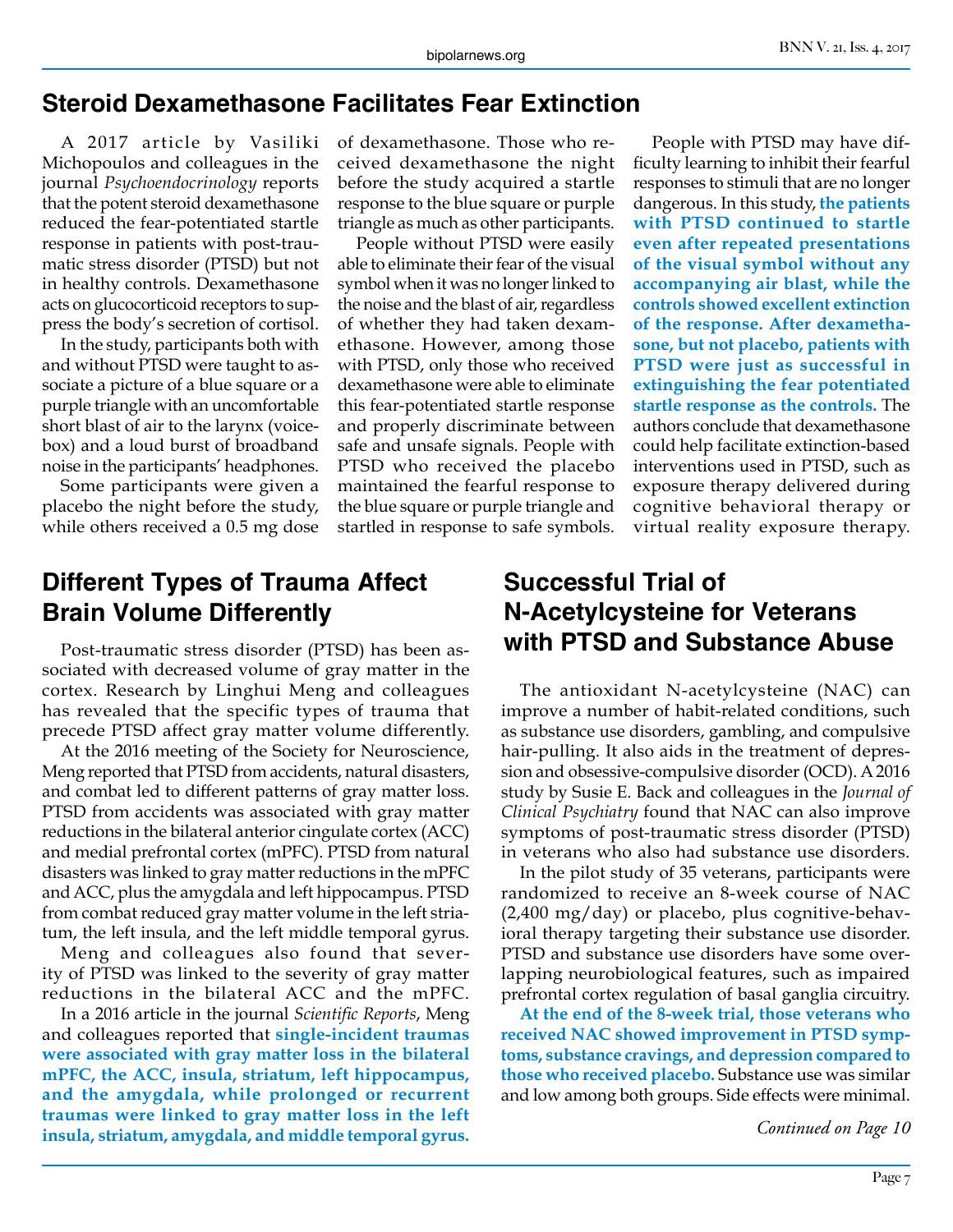# **Dietary Supplements for Autism: Up-to-Date Research**

A 2017 review article by Yong-Jiang Li and colleagues in the journal *Frontiers in Psychiatry* describes the current research on dietary supplements that may help improve symptoms of autism spectrum disorder.

**Some of the most promising research was on vitamin D, folinic acid, and sulforaphane.** Methyl B12 and digestive enzyme therapy had some positive effects, while gluten- and casein-free diets and omega-3 fatty acids did not seem to help improve autism symptoms.

## **Vitamin D**

Li and colleagues described a randomized, controlled trial of vitamin D in 109 children with autism aged 3 to 10 years. The experimental group received doses of 300 IU/kg of body weight/day, not exceeding 5000 IU/ day. By the end of the four-month study, vitamin D levels had significantly increased in the experimental group compared to the control group. Those who received vitamin D also showed significant improvement on all ratings of autism symptoms, which included general scales of autism symptoms and more specialized checklists that capture aberrant behavior and social responsiveness.

## **Folinic Acid**

The review article also described a randomized double-blind placebocontrolled trial of folinic acid in 48 children with autism spectrum disorder and language impairment. Participants received high-dose folinic acid (2 mg/kg/day) or placebo for 12 weeks. Those who received folinic acid, a form of folic acid that can readily be used by the body, showed significant improvements in verbal communication and core autism

symptoms compared to those who received placebo. Participants who tested positive for folate receptor alpha autoantibodies (FRAA), which disrupt the transportation of folate across the blood-brain barrier and are common in autism, showed greater improvements from taking folinic acid than those without this abnormality.

#### **Sulforaphane**

Sulforaphane is a phytochemical derived from cruciferous vegetables. It can create metabolic effects that resemble those of a fever, which can improve behavioral symptoms of autism. Sulforaphane also fights oxidative stress, inflammation, and DNA damage, which may play roles in autism. Li and colleagues described the first double-blind, placebo-controlled trial of sulforaphane treatment in 29 boys aged 13 to 17 years. The boys who received sulforaphane showed significant improvement in autismrelated behavior, especially social interaction and communication, after 18 weeks compared to those who received placebo. Sulforaphane has low toxicity and is well tolerated.

## **Methyl B12**

Methyl vitamin B12 is another supplement with some positive data in the review by Li and colleagues. They described results of a doubleblind placebo-controlled trial of methyl B12 in 57 children aged 3 to 7 years with autism spectrum disorder. The children who received methyl B12 showed significant improvements in their autism compared to those who received placebo when rated by clinicians, but not when rated by their parents. The children in the experimental group also showed improvements in some metabolic measures (increased methionine, decreased S-adenosyl-lhomocysteine (SAH), and a better ratio of S-adenosylmethionine (SAM) to SAH) that were associated with the improvement in clinician-rated symptom scores.

## **Digestive Enzyme Therapy**

Some studies described by Li and colleagues implied that probiotics and digestive enzymes could help in autism. One double-blind randomized controlled trial of digestive enzyme therapy in 101 children with autism spectrum disorder aged 3 to 9 years found that after three months, those who received the therapy had significant improvement in emotional response, general impression autistic score, general behavior, and gastrointestinal symptoms. Effects on core symptoms of autism were inconclusive, but gastrointestinal improvement was clear.

## **N-acetylcysteine**

*Editor's Note: N-acetylcysteine (NAC) was not included in the review by Li and colleagues, but three placebo-controlled studies have suggested that the antioxidant can be helpful in autism. One study used NAC as a monotherapy, while the other two paired NAC with the antipsychotic risperidone.*

## **Less Effective Strategies**

Two types of dietary changes that did not seem to help in autism were a gluten- and casein-free diet and supplementation with omega-3 fatty acids. Li and colleagues found no evidence that a diet free of gluten and casein improved autism symptoms, nor did supplementation with extra gluten and casein worsen symptoms. Among six randomized controlled trials of omega-3 fatty acids in autism spectrum disorder, five showed no effect of omega-3s on core symptoms of autism.

**See page 11 for information about a study of children at risk for bipolar disorder.**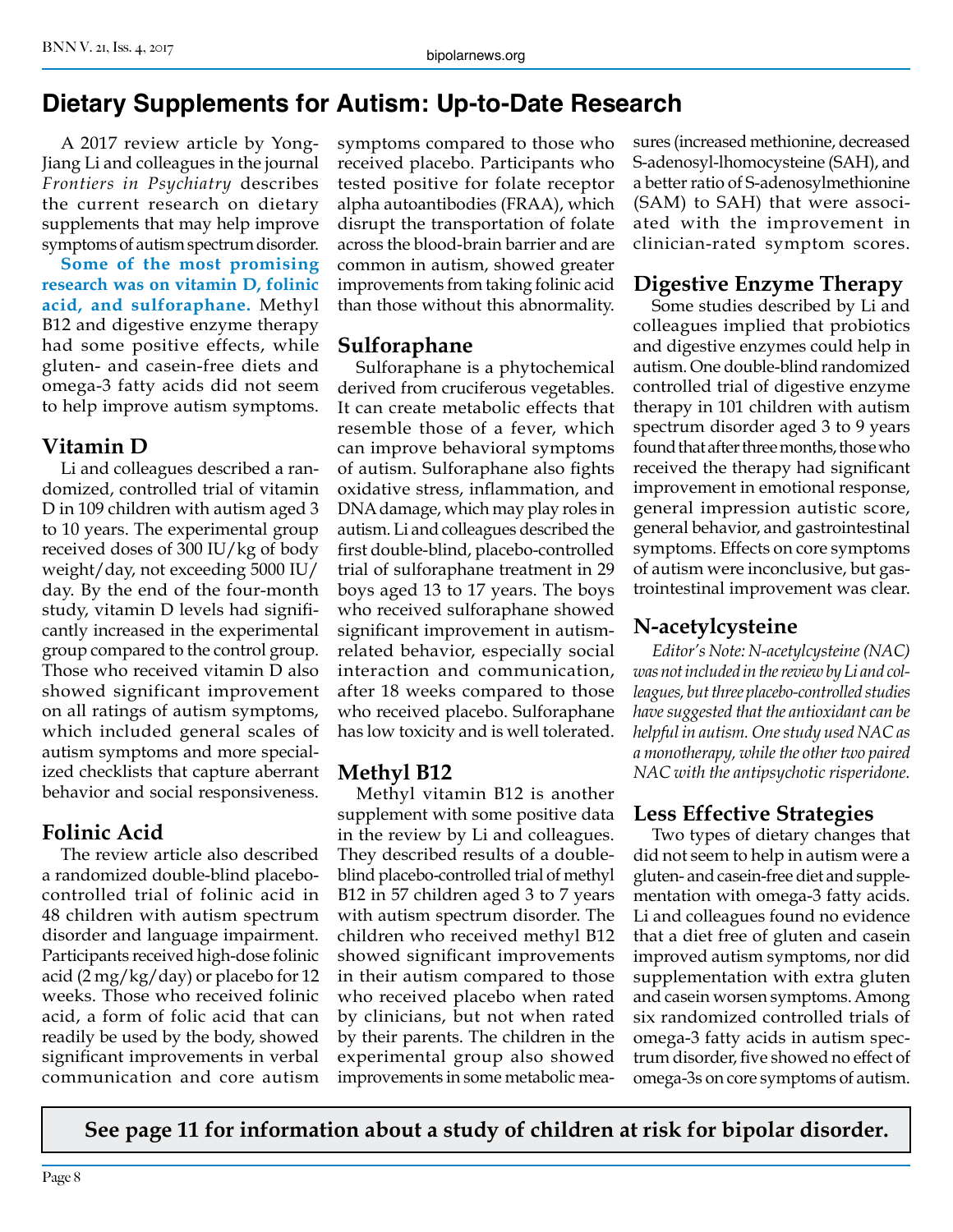#### **Autism Linked to Banned Chemicals**

An explanation for the increase in autism rates over the past few decades has remained elusive in the years since researcher Andrew Wakefield fabricated a link between the disorder and mercury in vaccinations that was eventually completely debunked.

In 2016, researcher Kristin Lyall of Drexel University's A.J. Drexel Autism Institute published findings suggesting that **high exposure during pregnancy to chemicals banned in the 1970s increased risk of an autism spectrum disorder.**

The study looked at 1144 children born in southern California between 200 and 2003. Their mothers had participated in California's Expanded Alphafetoprotein Prenatal Screening Program, intended to identify birth defects during pregnancy. Second trimester blood samples from these women could be used to determine to what extent their children were exposed to the chemicals while in utero. The researchers found an association between the highest exposure levels and later autism diagnoses.

Lyall and colleagues measured levels of two different classes of organochlorine chemicals: polychlorinated biphenyls (PCBs), used as lubricants, coolants, and insulators; and organochlorine pesticides (OCPs), including DDT, which was banned in 1972. All production of organochlorine chemicals was banned in the US in 1977, but they remain in the environment and are absorbed in the fat of animals that humans eat. According to Lyall, people in the US generally have detectable levels of organochlorine chemicals in their bodies.

**The study revealed that exposure to two compounds in particular—PCB 138/158 and PCB 153—was linked to dramatically higher autism rates.** Level of exposure is key to autism risk. Those children in the top 25 percentile of exposure were 79% and 82% more likely to have an autism diagnosis than those with the lowest levels of exposure, respectively.

High exposure to two other compounds, PCB 170 and PCB 180, increased autism risk by 50%.

The findings by Lyall and colleagues were published in the journal *Environmental Health Perspectives*.

*Editor's Note: See right for details of another study by Manish Arora and colleagues, which links autism risk to levels of lead, zinc and manganese absorbed in early life.* 

*The myth that mercury in vaccines causes autism still lingers in our popular culture. Mercury is no longer used in vaccines, but autism rates are still increasing. Perhaps the new findings of a link between heavy metals and autism will help end the misinformation about the safety of vaccines and allow more parents to vaccinate their children without worry.*

## **Study of Baby Teeth Links Autism and Exposure to Heavy Metals Such as Lead**

Recent research has revealed that autism is linked to new onset genetic mutations (called 'de novo' mutations) that occur during early fetal development. A new study suggests that levels of heavy metals such as lead and zinc (but not mercury) may affect the likelihood that these mutations will occur.

The 2017 study by Manish Arora and colleagues in the journal *Nature Communications* included twins with and without autism, particularly twin pairs in which one twin had autism and the other did not. An international team of scientists collected naturally shed baby teeth from the twins. The researchers then used lasers to extract specific layers of dentine, the hard substance beneath tooth enamel, which correspond to different developmental periods, including before birth and in early childhood. The researchers then analyzed these dentine samples to determine the children's uptake of various heavy metals in early life.

The analysis showed that **children with autism had higher levels of lead (a neurotoxin) throughout development, but particularly right after birth. Children with autism also had lower uptake of manganese, an essential nutrient. Compared to children without autism, children with autism had lower zinc levels in utero, but higher zinc levels after birth.** Zinc is another essential nutrient. Lead and manganese levels were also linked to autism severity.

The method of analyzing teeth allows researchers to look back in time and measure what children were exposed to years earlier. This may help identify environmental factors that contribute to autism spectrum disorders.

## **Diuretic Looks Promising for Autism**

Phase 2 clinical trials showed that the diuretic bumetanide can reduce the severity of autism spectrum disorders in children aged 3 to 11. A 2017 phase 2B trial assessed side effects and determined the dosage that maximizes benefits and minimizes side effects. Bumetanide will now move on to year-long phase 3 trials in five European countries and may be on the market by late 2021. Bumetanide is an unusually potent 'loop diuretic' (a diuretic that works at the loop of Henle in the kidney). In preliminary studies, it has also been used to prevent seizures in newborns.

The phase 2B study included 88 mostly male participants with autism spectrum disorder between the ages of 2 and 18. The participants were randomly assigned to receive 0.5 mg, 1.0 mg, or 2.0 mg twice daily of bumetanide or a placebo for three months.

**Bumetanide improved core symptoms of autism such as social communication and restricted interest across all ages.** Side effects were worse at higher doses, and included hypokalemia (low potassium), increased urine production, loss of appetite, dehydration, and weakness or lack of energy.

Researchers led by Eric Lemonnier determined that doses of 1.0 mg twice/day produces the most benefits while controlling side effects.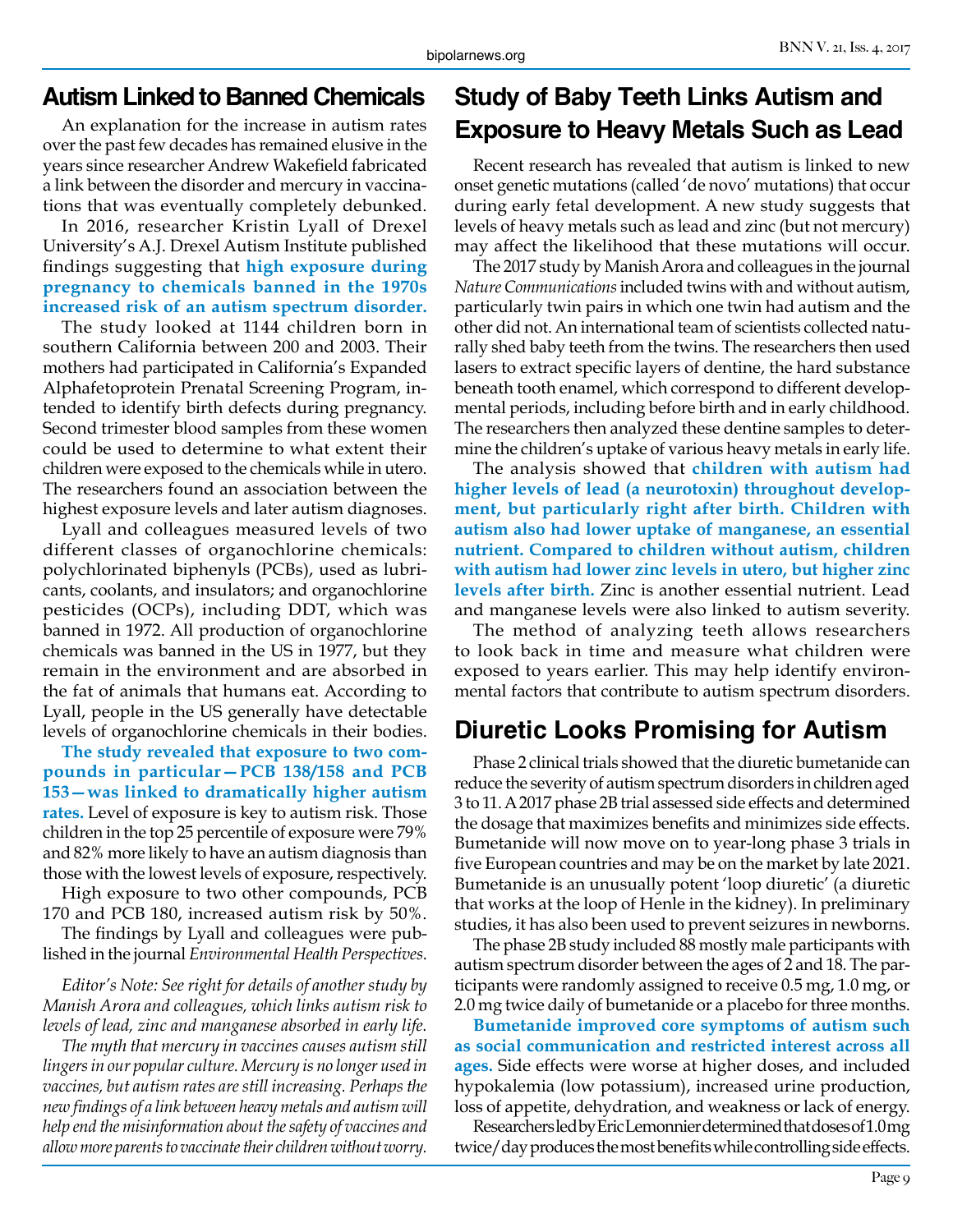### **Brain Growth in Infancy Predicts Autism**

A 2017 article in the journal *Nature* suggests that brain scans during infancy can predict which kids at risk for autism will go on to develop the disorder, leading to earlier treatment. Studies have shown that children with autism have enlarged brains. The new research zeroes in on the time period when this overgrowth occurs.

Researcher Heather Cody Hazlett and colleagues used magnetic resonance imaging (MRI) scans to measure brain growth in 106 high-risk infants with siblings who have autism spectrum disorder and 42 infants at low risk. The scans were performed when the infants were 6 months, 12 months, and 24 months old.

**In 15 infants diagnosed with autism at 24 months, the researchers saw hyperexpansion of cortical surface area between 6 and 12 months and brain overgrowth between 12 and 24 months. The overgrowth coincided with symptoms of autism appearing, and with symptom severity.**

The reseachers were able to create a computer algorithm that could predict whether an infant would develop autism based on images of brain growth. The algorithm corrected predicted autism 81% of the time.

Studies have suggested that starting interventions to treat autism early provides the best benefits, so using MRI to diagnose or predict autism before symptoms appear might allow for even earlier treatment that could be more effective.

The study also identified the sites of unusual brain development, which may help researchers determine what mechanisms lead to brain overgrowth in autism and eventually develop treatments that prevent these changes.

# **Reduced Functional Connectivity of Amygdala Linked to Autism in Pre-School Boys**

A 2016 study in the *Journal of the American Academy of Child and Adolescent Psychiatry* found that preschool-aged boys with autism have weaker functional connectivity of the amygdala than typically-developing children of the same age. Researchers led by Mark D. Shen used resting-state functional connectivity magnetic resonance imaging (MRI) to measure how connected the amygdala was to other regions of the brain in 72 young boys (average age 3.5).

**The boys with autism had weaker connectivity between the amygdala and regions linked to social communication, language deficits, and repetitive behaviors.** These areas include the medial prefrontal cortex (mPFC), bilateral temporal lobe, striatum, thalamus, cingulate cortex, and cerebellum.

The weaker the connectivity between these regions, the more severe the boys' autism symptoms were. They showed impairments in overall cognitive ability and both verbal and nonverbal ability.

## **Treating PTSD in Veterans with Substance Abuse (continued)**

#### *Continued from Page 7*

While these results were preliminary, they suggest that NAC could treat both PTSD and substance use disorders, which often occur together. Larger studies are expected to follow.

*Editor's Note: These preliminary data add to the evidence that NAC has remarkably wide utility in addictions (cocaine, alcohol, nicotine, and marijuana), habits (including OCD, trichotillomania/hair-pulling, nail biting, skin-picking, and cutting), depression and anxiety in bipolar disorder and negative symptoms in schizophrenia.*

## **IVIG Produces Long-Term Results in PANDAS**

PANDAS, or pediatric autoimmune neuropsychiatric disorder associated with streptococcal infection, is an autoimmune condition that produces psychiatric symptoms that appear suddenly following a case of strep throat in children. These symptoms can include obsessivecompulsive symptoms, tics, and behavioral dyscontrol and regression. Treatments are still experimental, but those that target the immune system are expected to be most successful at improving PANDAS.

In 2015, Miro Kovacevic and colleagues published a case series describing the use of intravenous immunoglobulin treatment (IVIG) in twelve children with PANDAS in the *Journal of Child and Adolescent Psychopharmacology*. **One or in some cases two injections of IVIG brought about long-term remission in the children with PANDAS.**

IVIG consists of a wide range of antibodies from multiple individuals delivered via injection. This increase in the quality or quantity of antibodies in the recipient is thought to suppress the production of antibodies that attack brain cells, causing PANDAS. The case series was based on patients at a large clinical practice that specializes in the treatment of PANDAS. The practice used a dosage of 1.5g/kg divided into two daily doses of 750 mg/kg, meant to match twice the volume of the patients' own immunoglobulin G.

IVIG and other anti-inflammatory approaches are also effective in PANS, a more general variation on PANDAS in which psychiatric symptoms occur following an infection other than strep.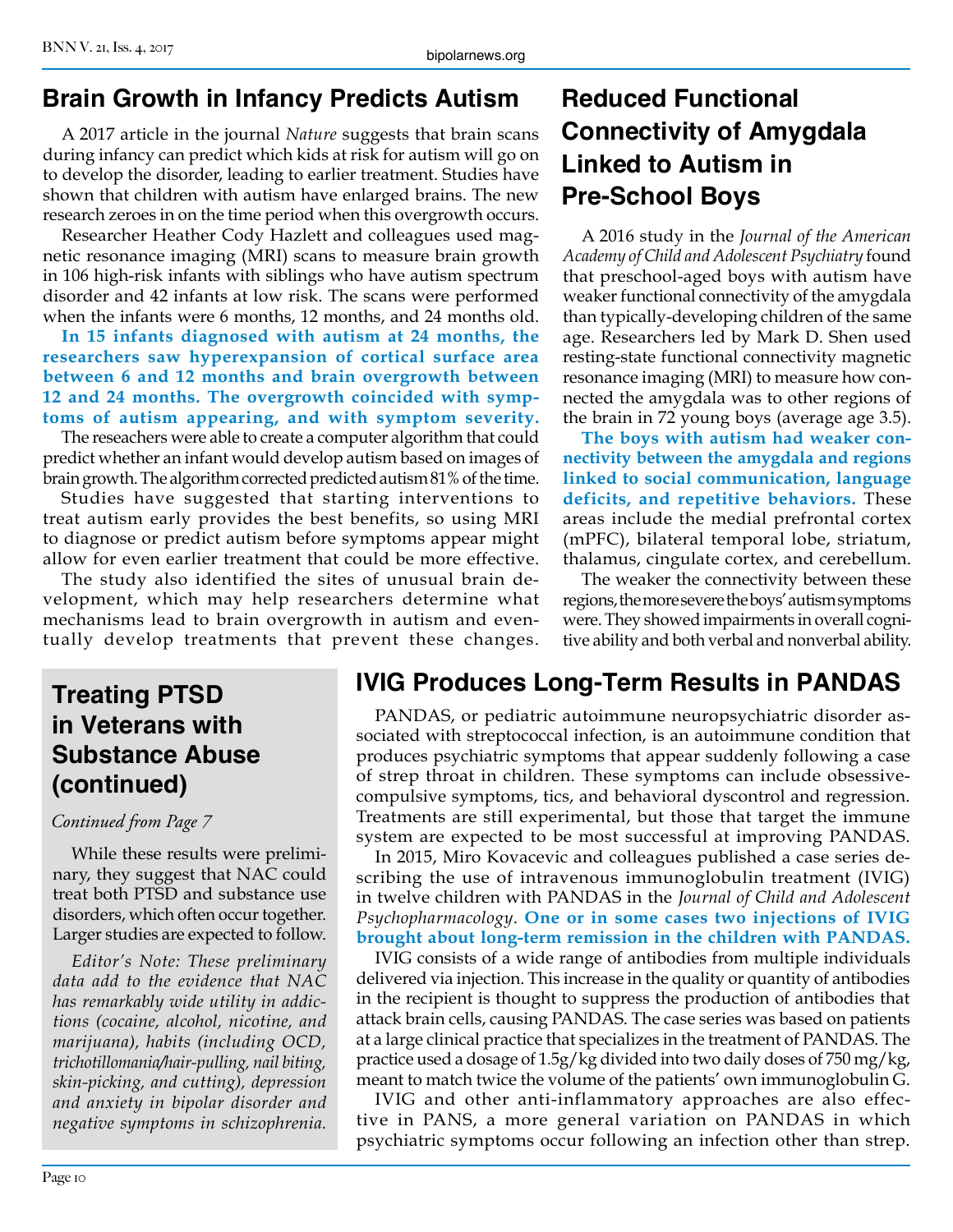#### **Is Your Child at Risk for a Mood Disorder? Join the Child Network!**

74% of children who have a parent with bipolar disorder (Axelson et al. 2015) and 80% of those who have a parent with unipolar depression (Weissman et al. 2006) will develop a major psychiatric illness upon long-term follow up. These illnesses, including depression, anxiety, oppositional behavior, substance abuse, often go unrecognized for long periods of time.

#### **Joining the Child Network could help families and doctors identify these illnesses earlier.**

**The Child Network is specifically for parents of children ages 2 to 12 who are at high risk for a mood disorder or have symptoms of a mood disorder. Parents assess their child weekly using a secure website.** There is also a short demographic questionnaire and a more detailed symptom checklist to be filled out once a year. The network will collect information about which treatments children are already taking, how effective they are, and for which children.

We believe that this network will be helpful to its participants. Parents will be able to print out the ongoing weekly ratings in a graphic form so that the child's symptoms and responses to any treatments they receive over time can easily be visualized (as illustrated below).



**0 - Severity None:** None

**1 - Severity Mild/Infrequent**: Minimal impact on usual roles

**2 - Moderate Symptoms/Often:** Definitely some dysfunction in usual roles **3 - Severe Symptoms/Much of the Time:** Major dysfunctions in usual roles

We hope that this brief description of the Child Network study helps to orient you to its purpose. Please urge parents to use this new tool. Visit **bipolarnews.org** and click on the tab for the Child Network or go directly to http://bipolarnews.org/?page\_id=2630 to learn more about the Child Network and to access the informed consent documents.

Thank you for your time and interest in the Child Network.

Robert M. Post, MD and Michael Rowe, PhD Bipolar Collaborative Network, and Robert L. Findling, MD, MBA, Principal Investigator This research study is IRB approved by the Johns Hopkins University School of Medicine Research Study, Principal Investigator: Robert L. Findling, MD, MBA , IRB Study #00026940